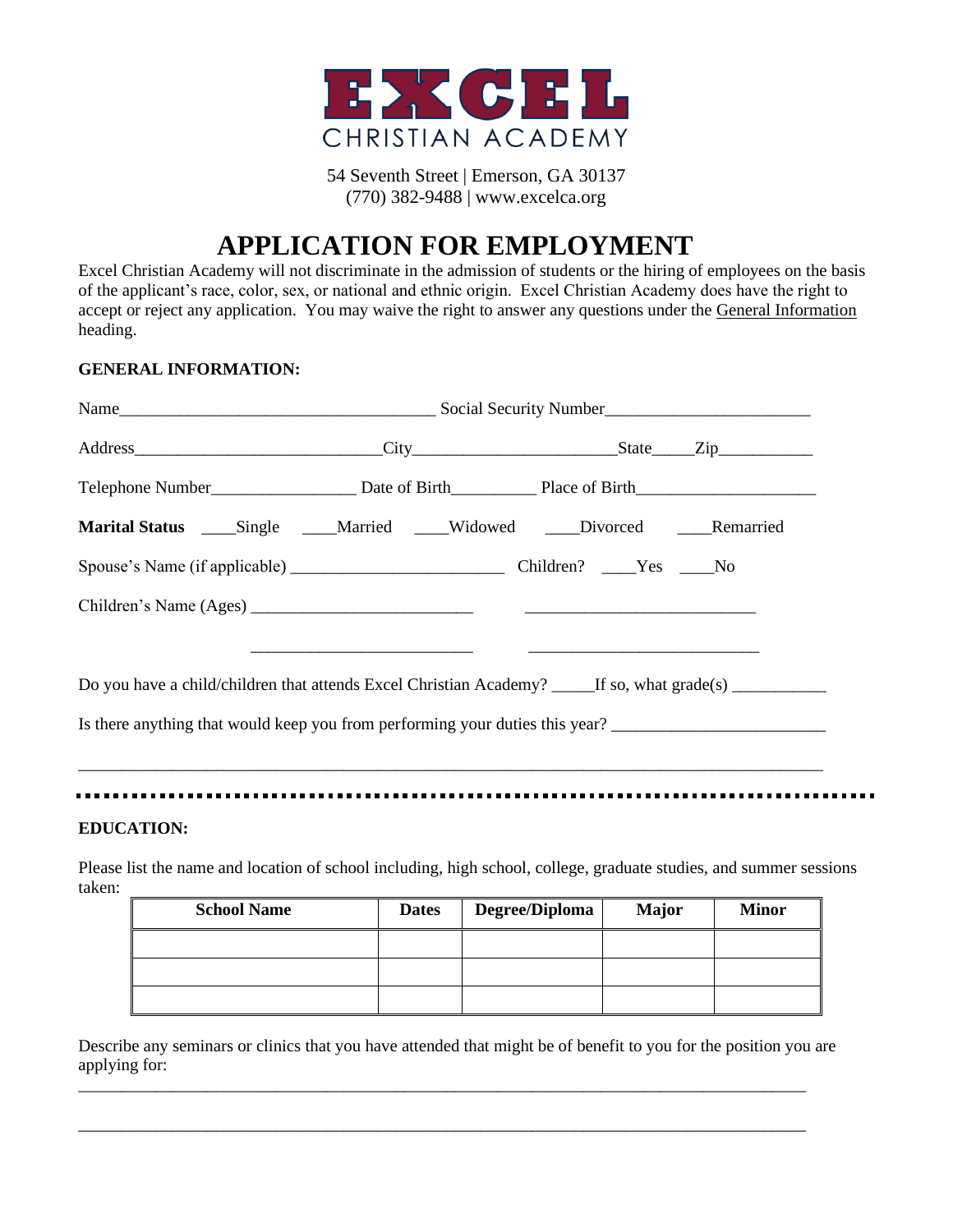| <u> 1989 - Johann Stoff, deutscher Stoff, der Stoff, der Stoff, der Stoff, der Stoff, der Stoff, der Stoff, der S</u> |
|-----------------------------------------------------------------------------------------------------------------------|
|                                                                                                                       |
|                                                                                                                       |
|                                                                                                                       |
|                                                                                                                       |
| PERSONAL:                                                                                                             |
| 1. Are you a Christian? ____How long have you been saved? _____Do you attend church? _____                            |
| 2. Are you a member of your church?                                                                                   |
|                                                                                                                       |
| 4. Which most accurately describes your church attendance? _____Active in Church                                      |
| Attend Occasionally Do not attend more than a few times a year.                                                       |
| 5. Do you consider your home a Christian home?                                                                        |
|                                                                                                                       |
|                                                                                                                       |
|                                                                                                                       |
| $\mathbf{W}\boldsymbol{\wedge}\mathbf{D}\mathbf{V}$ increase.                                                         |

\_\_\_\_\_\_\_\_\_\_\_\_\_\_\_\_\_\_\_\_\_\_\_\_\_\_\_\_\_\_\_\_\_\_\_\_\_\_\_\_\_\_\_\_\_\_\_\_\_\_\_\_\_\_\_\_\_\_\_\_\_\_\_\_\_\_\_\_\_\_\_\_\_\_\_\_\_\_\_\_\_\_\_\_\_

#### **WORK HISTORY:**

Please list your most current job first.

| <b>Employer</b> | <b>Address &amp; Telephone #</b> | <b>Dates</b> | <b>Reason for Leaving</b> |
|-----------------|----------------------------------|--------------|---------------------------|
|                 |                                  |              |                           |
|                 |                                  |              |                           |
|                 |                                  |              |                           |
|                 |                                  |              |                           |

\_\_\_\_\_\_\_\_\_\_\_\_\_\_\_\_\_\_\_\_\_\_\_\_\_\_\_\_\_\_\_\_\_\_\_\_\_\_\_\_\_\_\_\_\_\_\_\_\_\_\_\_\_\_\_\_\_\_\_\_\_\_\_\_\_\_\_\_\_\_\_\_\_\_\_\_\_\_\_\_\_\_\_\_\_\_

Are you currently employed? \_\_\_\_\_\_\_\_\_If so, may we inquire of your present employer? \_\_\_\_\_\_\_\_\_\_\_\_\_\_\_\_\_\_\_\_\_\_\_

Why do you desire to make a change from your present position? \_\_\_\_\_\_\_\_\_\_\_\_\_\_\_\_\_\_\_\_\_\_\_\_\_\_\_\_\_\_\_\_\_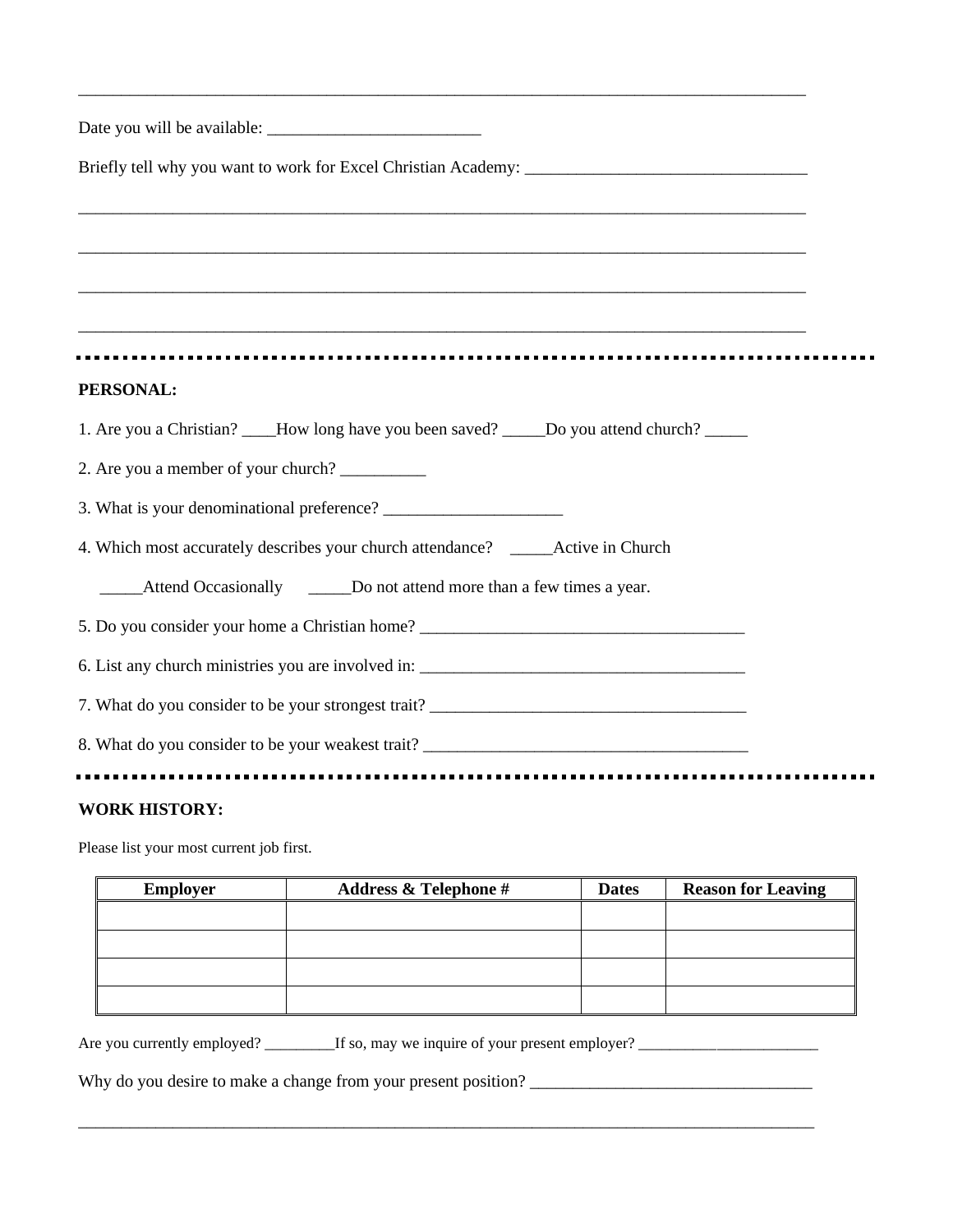| Is there any additional information regarding your abilities you wish to add? |  |
|-------------------------------------------------------------------------------|--|

\_\_\_\_\_\_\_\_\_\_\_\_\_\_\_\_\_\_\_\_\_\_\_\_\_\_\_\_\_\_\_\_\_\_\_\_\_\_\_\_\_\_\_\_\_\_\_\_\_\_\_\_\_\_\_\_\_\_\_\_\_\_\_\_\_\_\_\_\_\_\_\_\_\_\_\_\_\_\_\_\_\_\_\_\_\_

\_\_\_\_\_\_\_\_\_\_\_\_\_\_\_\_\_\_\_\_\_\_\_\_\_\_\_\_\_\_\_\_\_\_\_\_\_\_\_\_\_\_\_\_\_\_\_\_\_\_\_\_\_\_\_\_\_\_\_\_\_\_\_\_\_\_\_\_\_\_\_\_\_\_\_\_\_\_\_\_\_\_\_\_\_\_

\_\_\_\_\_\_\_\_\_\_\_\_\_\_\_\_\_\_\_\_\_\_\_\_\_\_\_\_\_\_\_\_\_\_\_\_\_\_\_\_\_\_\_\_\_\_\_\_\_\_\_\_\_\_\_\_\_\_\_\_\_\_\_\_\_\_\_\_\_\_\_\_\_\_\_\_\_\_\_\_\_\_\_\_\_\_

#### **PERSONAL REFERENCES:** (Please list three we may contact)

| <b>Name</b> | <b>Address</b> | <b>Daytime Phone</b> |
|-------------|----------------|----------------------|
|             |                |                      |
|             |                |                      |
|             |                |                      |

I certify that the facts contained in this application are true and complete to the best of my knowledge and understand that, if employed, falsified statements on this application shall be grounds for dismissal.

I authorize investigation of all statements contained herein and the references listed above to give you any and all information concerning my previous employment and any pertinent information they may have, personal or otherwise, and release all parties from all liability for any damage that my result from furnishing same to you.

Furthermore, I understand and agree that, if hired, my employment is for no definite period and may, regardless of the date of payment of my wages and salary, be terminated at any time without prior notice.

\_\_\_\_\_\_\_\_\_\_\_\_\_\_\_\_\_\_\_\_\_\_\_\_\_\_\_\_\_\_\_\_\_\_\_\_\_\_\_\_\_\_\_\_\_\_ \_\_\_\_\_\_\_\_\_\_\_\_\_\_\_\_\_\_\_

Signature of Applicant Date